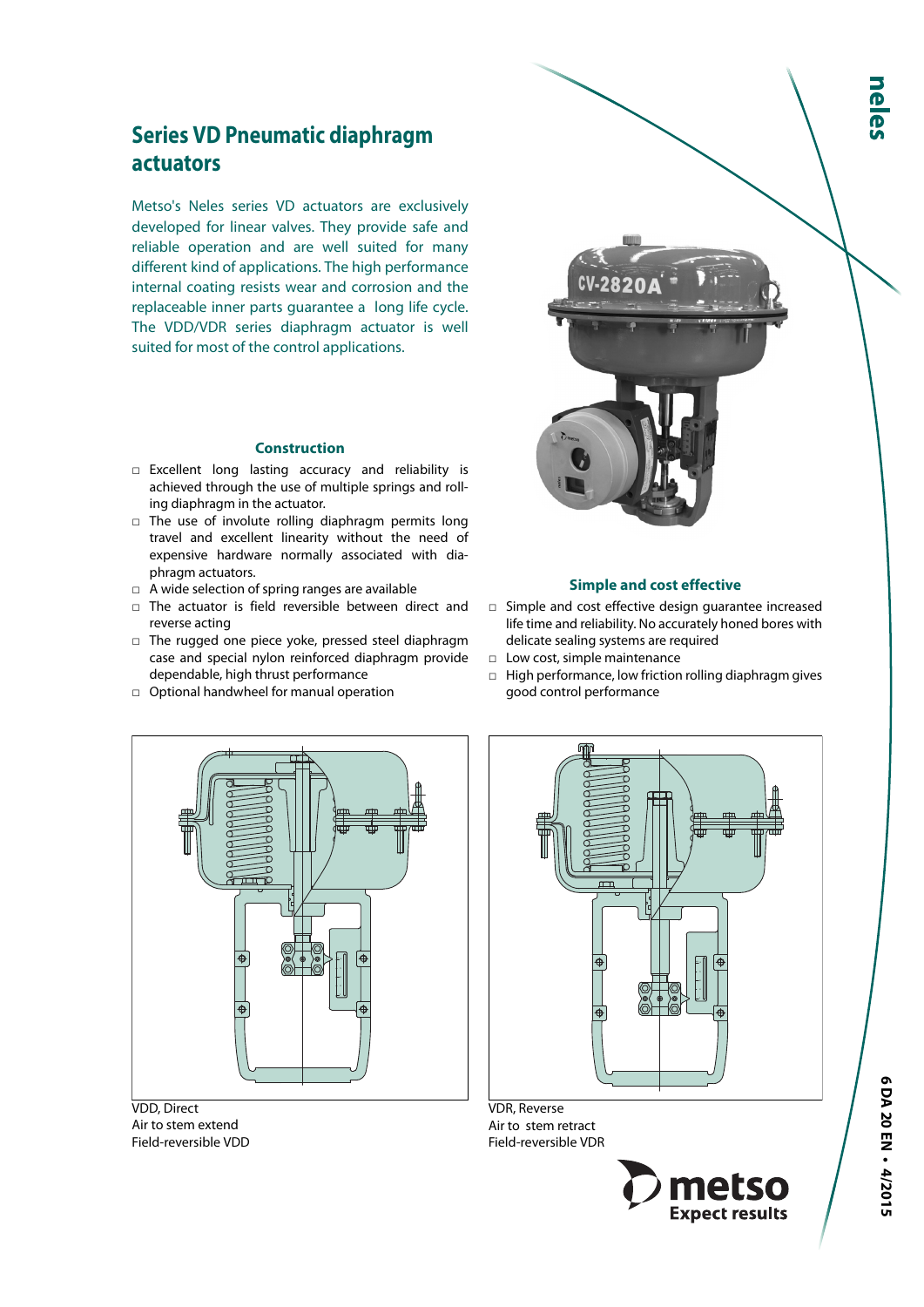#### **VD Diaphragm actuators design details**

#### **VD specifications**

| <b>Actuator</b> | <b>Effect area</b> |                   | <b>Volume</b>   |                   | Actuator stem size ( $\Phi$ ) |      | <b>Maximum stroke</b> |      | Max. allowable pressure |     |
|-----------------|--------------------|-------------------|-----------------|-------------------|-------------------------------|------|-----------------------|------|-------------------------|-----|
| size            | cm <sup>2</sup>    | inch <sup>2</sup> | dm <sup>3</sup> | inch <sup>3</sup> | <sub>mm</sub>                 | inch | <sub>mm</sub>         | inch | bar                     | psi |
| #25             | 270                | 42                | 0.9             | 54.9              | 24.0                          | 0.95 | 20                    | 0.8  |                         |     |
| #29             | 390                | 60                | 1.8             | 109.8             | 24.0                          | 0.95 | 40                    | 1.6  |                         |     |
| #37             | 640                | 99                | 3.5             | 213.5             | 24.0                          | 0.95 | 50                    | 2.0  | 4.2                     | 60  |
| #48             | 1130               | 175               | 10.2            | 622.4             | 35.0                          | 1.38 | 70                    | 2.8  |                         |     |
| #55             | 1520               | 236               | 18.2            | 1110.0            | 35.0                          | 1.38 | 80                    | 3.2  |                         |     |

#### **VD Spring ranges and max. travel (stroke)**

|                         |             |                     |     | <b>VDR (Signal increased to open)</b> |    |                    |             |                     |             | <b>VDD (Signal increased to close)</b> |     |             |     |             |             |          |     |    |     |  |
|-------------------------|-------------|---------------------|-----|---------------------------------------|----|--------------------|-------------|---------------------|-------------|----------------------------------------|-----|-------------|-----|-------------|-------------|----------|-----|----|-----|--|
| <b>Actuator</b><br>size |             | <b>Spring range</b> |     | Supply air set<br>pressure            |    | <b>Max. travel</b> |             | <b>Spring range</b> | pressure    | Supply air set                         |     | Max. travel |     |             |             |          |     |    |     |  |
|                         | bar         | psi                 | bar | psi                                   | mm | inch               | bar         | psi                 | bar         | psi                                    | mm  | inch        |     |             |             |          |     |    |     |  |
|                         | $0.2 - 1.0$ | $3 - 15$            | 1.2 | 18                                    |    |                    | $0.2 - 1.0$ | $3 - 15$            | 1.2         | 18                                     |     |             |     |             |             |          |     |    |     |  |
| #25                     | $0.8 - 2.6$ | $11 - 37$           | 3.2 | 44                                    | 20 | 0.8                | $0.8 - 2.6$ | $11 - 37$           | 3.2         | 44                                     | 20  | 0.8         |     |             |             |          |     |    |     |  |
|                         | $1.5 - 3.4$ | $21 - 48$           | 3.9 | 55                                    |    |                    | $1.5 - 3.4$ | $21 - 48$           | 3.9         | 55                                     |     |             |     |             |             |          |     |    |     |  |
|                         | $0.2 - 1.0$ | $3 - 15$            | 1.2 | 18                                    |    |                    | $0.2 - 1.0$ | $3 - 15$            | 1.2         | 18                                     |     |             |     |             |             |          |     |    |     |  |
| #29                     | $0.8 - 2.6$ | $11 - 37$           | 3.2 | 44                                    | 40 |                    |             | 1.6                 | $0.8 - 2.6$ | $11 - 37$                              | 3.2 | 44          | 40  | 1.6         |             |          |     |    |     |  |
|                         | $1.5 - 3.4$ | $21 - 48$           | 3.9 | 55                                    |    |                    | $1.5 - 3.4$ | $21 - 48$           | 3.9         | 55                                     |     |             |     |             |             |          |     |    |     |  |
|                         | $0.2 - 1.0$ | $3 - 15$            | 1.2 | 18                                    | 50 |                    |             |                     |             |                                        |     |             |     |             | $0.2 - 1.0$ | $3 - 15$ | 1.2 | 18 |     |  |
| #37                     | $0.8 - 2.6$ | $11 - 37$           | 3.2 | 44                                    |    |                    |             |                     |             |                                        |     |             | 2.0 | $0.8 - 2.6$ | $11 - 37$   | 3.2      | 44  | 50 | 2.0 |  |
|                         | $1.5 - 3.4$ | $21 - 48$           | 3.9 | 55                                    |    |                    | $1.5 - 3.4$ | $21 - 48$           | 3.9         | 55                                     |     |             |     |             |             |          |     |    |     |  |
|                         | $0.2 - 1.0$ | $3 - 15$            | 1.2 | 18                                    |    |                    | $0.2 - 1.0$ | $3 - 15$            | 1.2         | 18                                     |     |             |     |             |             |          |     |    |     |  |
| #48                     | $0.8 - 2.6$ | $11 - 37$           | 3.2 | 44                                    | 70 | 2.8                | $0.8 - 2.6$ | $11 - 37$           | 3.2         | 44                                     | 70  | 2.8         |     |             |             |          |     |    |     |  |
|                         | $1.5 - 3.4$ | $21 - 48$           | 3.9 | 55                                    |    |                    | $1.5 - 3.4$ | $21 - 48$           | 3.9         | 55                                     |     |             |     |             |             |          |     |    |     |  |
|                         | $0.2 - 1.0$ | $3 - 15$            | 1.2 | 18                                    |    |                    | $0.2 - 1.0$ | $3 - 15$            | 1.2         | 18                                     |     |             |     |             |             |          |     |    |     |  |
| #55                     | $0.8 - 2.6$ | $11 - 37$           | 3.2 | 44                                    | 80 | 3.2                | $0.8 - 2.6$ | $11 - 37$           | 3.2         | 44                                     | 80  | 3.2         |     |             |             |          |     |    |     |  |
|                         | $1.5 - 3.4$ | $21 - 48$           | 3.9 | 55                                    |    |                    | $1.5 - 3.4$ | $21 - 48$           | 3.9         | 55                                     |     |             |     |             |             |          |     |    |     |  |

### **VD Stroking times (new)**

|             |                |                 | <b>Stroking time(Sec.)</b> |                |                |                |  |  |  |
|-------------|----------------|-----------------|----------------------------|----------------|----------------|----------------|--|--|--|
| <b>Size</b> | Stroke(m<br>m) | <b>ND Model</b> | Case-1                     |                | Case-2         |                |  |  |  |
|             |                |                 | Load                       | <b>Vent</b>    | Load           | <b>Vent</b>    |  |  |  |
| #25         | 20             | <b>ND 9202</b>  | 4                          | 5              | 4              | 5              |  |  |  |
|             | 20             | <b>ND 9203</b>  | $\overline{2}$             | 3              | $\overline{2}$ | 3              |  |  |  |
| #29         | 20             | <b>ND 9203</b>  | $\overline{4}$             | 5              | 4              | 5              |  |  |  |
|             | 40             | <b>ND 9203</b>  | 6                          | 8              | 6              | 8              |  |  |  |
|             | 20             | <b>ND 9203</b>  | $\overline{7}$             | 9              | $\overline{7}$ | 9              |  |  |  |
| #37         | 40             | <b>ND 9203</b>  | 11                         | 14             | 11             | 14             |  |  |  |
|             | 50             | <b>ND 9203</b>  | 12                         | 17             | 12             | 17             |  |  |  |
|             | 20             | <b>ND 9206</b>  | $\overline{4}$             | $\overline{7}$ | 6              | $\overline{7}$ |  |  |  |
|             | 40             | <b>ND 9206</b>  | 5                          | 9              | 8              | 9              |  |  |  |
| #48         | 50             | <b>ND 9206</b>  | 6                          | 10             | 9              | 10             |  |  |  |
|             | 60             | <b>ND 9206</b>  | $\overline{7}$             | 11             | 10             | 11             |  |  |  |
|             | 70             | <b>ND 9206</b>  | 8                          | 12             | 11             | 12             |  |  |  |
|             | 20             | <b>ND 9206</b>  | 6                          | 9              | 8              | 9              |  |  |  |
|             | 40             | <b>ND 9206</b>  | $\overline{7}$             | 11             | 10             | 11             |  |  |  |
| # 55        | 50             | <b>ND 9206</b>  | 11                         | 13             | 12             | 13             |  |  |  |
|             | 60             | <b>ND 9206</b>  | 12                         | 15             | 14             | 15             |  |  |  |
|             | 70             | <b>ND 9206</b>  | 13                         | 17             | 16             | 17             |  |  |  |
|             | 80             | <b>ND 9206</b>  | 14                         | 18             | 17             | 18             |  |  |  |

### **VD Temperature ranges**

| <b>Description</b> | <b>Standard VD</b> | Low. Temp. VD   |
|--------------------|--------------------|-----------------|
| Temp. range        | -20 °C to 70 °C    | -40 °C to 70 °C |
| Type code ref.     | E. A               |                 |

Note :

1. Temperature : Ambient temperature 2. Type code reference : Please see in page 6 (materials). 3. Other low temperature ranges : Please contact Metso.

#### **VD Air supply connections**

| Stardard | 1/4" NPT for all sizes |
|----------|------------------------|
| Optional | 3/8", 1/2" and others  |

Note :<br>1. Mounted with ND 9200 smart positioners<br>2. Case-1 : when applied B72G-1AS-980 Air set<br>Case-2 : when applied YT-200BN210 Air set<br>3. VD model & spring range : VDR, 0.8~2.6 bar<br>4. Air supply pressue : 3.2 barg<br>5. Str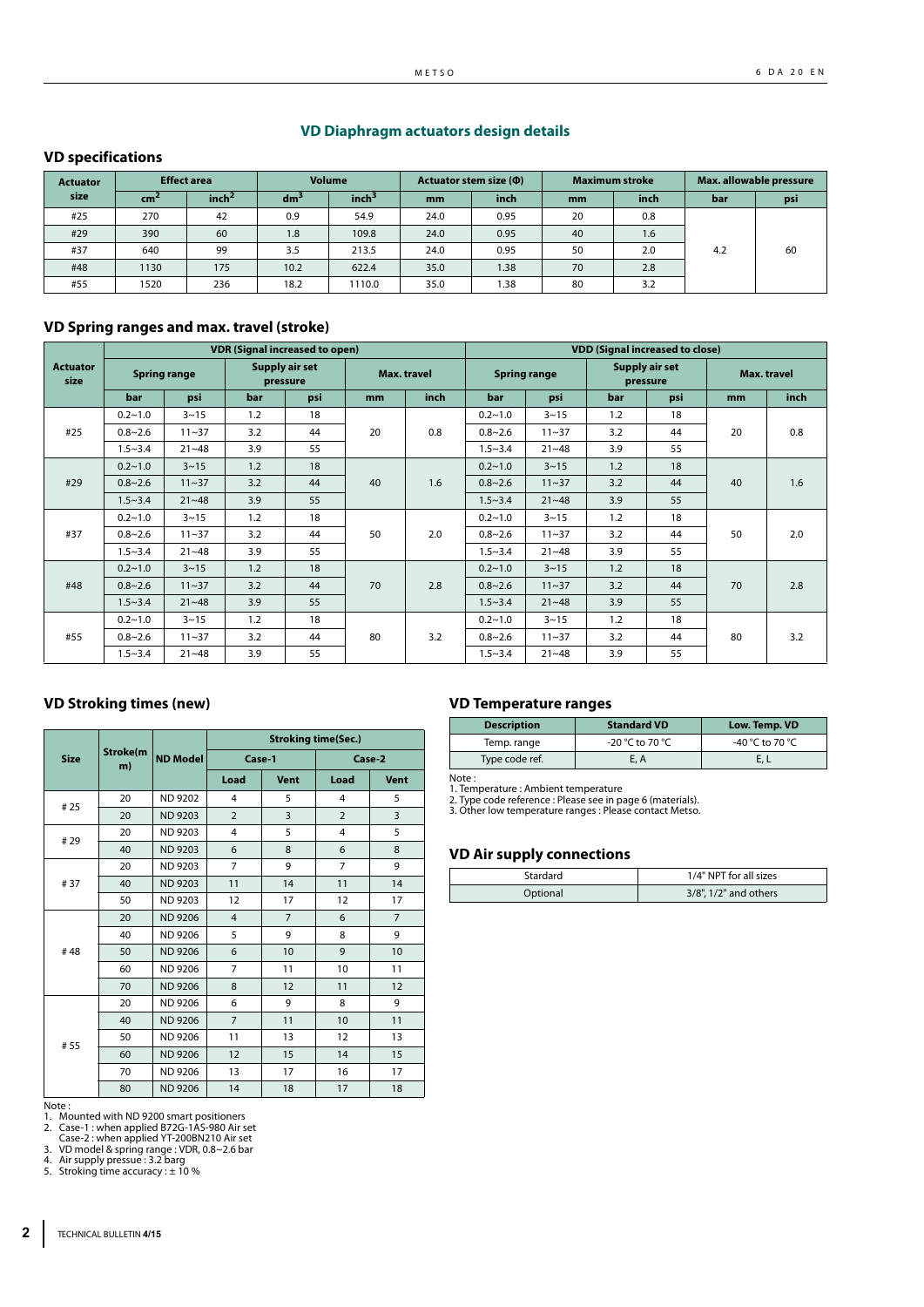### **VD, Actuator constructions without handwheel**



### **Standard VD, parts and materials without handwheel**

| Part No. | <b>Description</b>          | <b>Material</b>         |
|----------|-----------------------------|-------------------------|
| 001      | <b>YOKE</b>                 | ASTM A216 gr. WCB       |
| 002      | <b>STEM GUIDE</b>           | ASTM B209 ALLOY 6061 T6 |
| 003      | O-RING                      | NITRILE, NBR            |
| 004      | <b>U-PACKING</b>            | NITRILE, NBR            |
| 005      | O-RING                      | NITRILE, NBR            |
| 006      | <b>DIAPHRAGM</b>            | <b>EPDM</b>             |
| 007      | O-RING                      | NITRILE, NBR            |
| 008      | <b>HEXAGON SCREW</b>        | ISO 3506 A2-70          |
| 009      | WASHER                      | <b>BRONZE</b>           |
| 010      | <b>LOWER CASE</b>           | JIS G3101_SS400         |
| 011      | <b>SPRING SEAT</b>          | JIS G3101_SS400+Zn      |
| 012      | <b>SPRING</b>               | JIS G3560 SWOSC-B       |
| 013      | <b>DIAPHRAGM PLATE</b>      | JIS G3101 SS400         |
| 015      | <b>STOPPER</b>              | ASTM A216 gr. WCB+Zn    |
| 016      | <b>STEM ROD PLATE</b>       | JIS G3101_SS400+Zn      |
| 017      | O-RING                      | NITRILE, NBR            |
| 018      | <b>TOP STEM</b>             | AISI 304+HCr            |
| 020      | <b>UPPER CASE</b>           | JIS G3101_SS400         |
| 021      | <b>LIFTING EYE NUT</b>      | AISI 304                |
| 022      | <b>WASHER</b>               | AISI 304                |
| 023      | <b>HEXAGON SCREW</b>        | ISO898/1 12.9+ZINC      |
| 024      | <b>HEXAGON SCREW</b>        | ISO898/1 12.9+ZINC      |
| 025      | <b>HEXAGON NUT</b>          | ISO898/28+ZINC          |
| 030      | <b>IDENTIFICATION PLATE</b> | AISI 304                |
| 030a     | <b>RIVET</b>                | AISI 304                |
| 031a     | <b>STICKER (WARNING)</b>    | <b>VINYL PAPER</b>      |
| 032      | <b>INDICATOR</b>            | AISI 304                |
| 032a     | ROUND HEAD SCREW            | AISI 304                |
| 033      | <b>STEM NUT</b>             | AISI 304                |
| 033a     | <b>LOCK WASHER</b>          | AISI 304                |
| 034      | <b>VENT CAP</b>             | ASTM A351 gr. CF8       |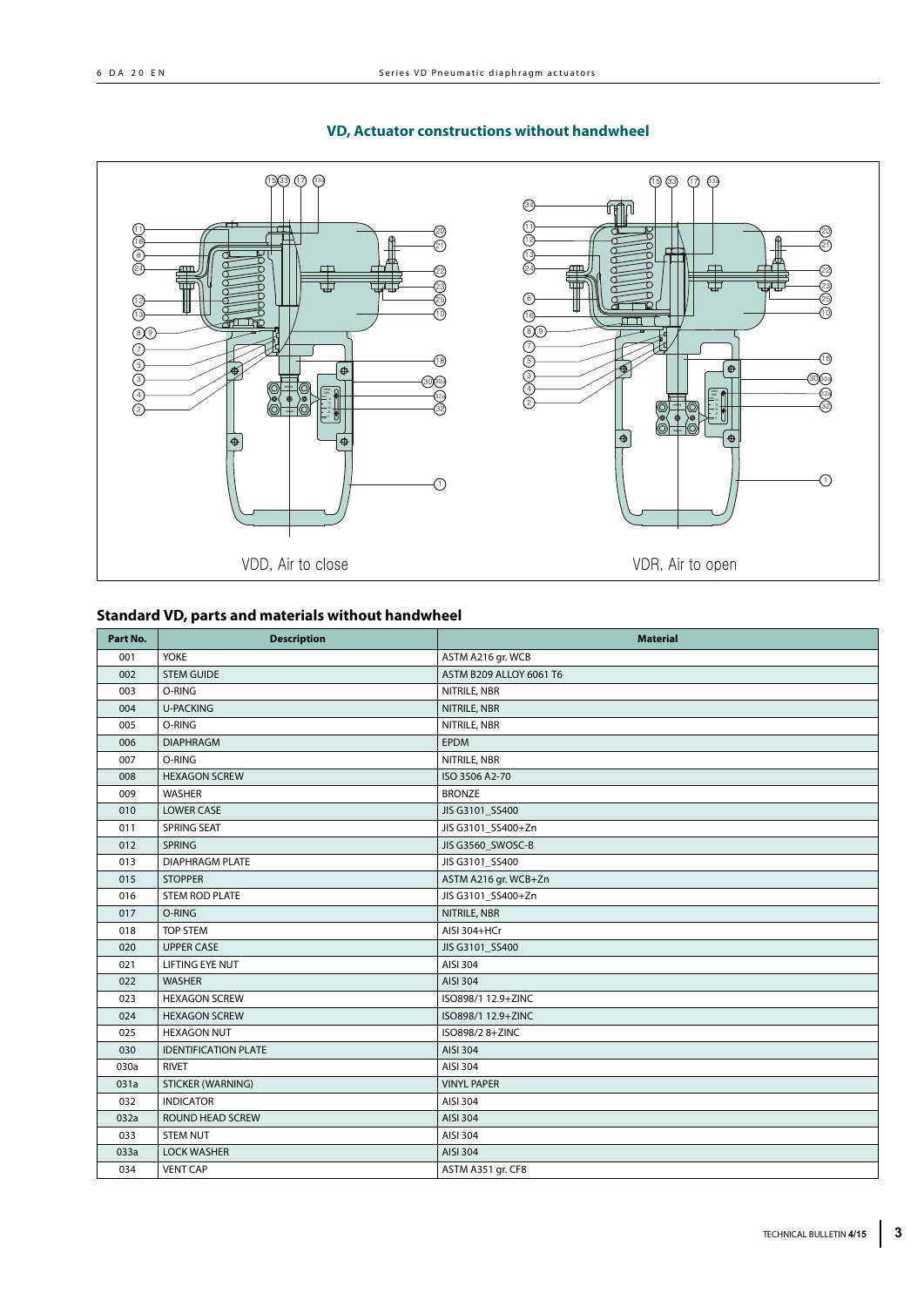

### **VD, Actuator construction with handwheel**

# **Standard VD, parts and materials with handwheel**

| Part No.         | <b>Description</b>           | <b>Material</b>         |
|------------------|------------------------------|-------------------------|
| 040              | <b>HANDLE BASE</b>           | ASTM A216 gr. WCB       |
| 040d             | <b>HEXAGON SCREW</b>         | ISO 3506 A2-70          |
| 040f             | <b>SPRING WASHER</b>         | AISI 304                |
| 040r             | <b>HANDLE BASE COVER</b>     | ASTM A216 gr. WCB       |
| 040s             | <b>HEXAGON SCREW</b>         | ISO 3506 A2-70          |
| 040u             | <b>SPRING WASHER</b>         | AISI 304                |
| 040 <sub>v</sub> | <b>HEXAGON SCREW</b>         | ISO 3506 A2-70          |
| 046              | <b>HANDLE</b>                | ASTM B209 ALLOY 6061 T6 |
| 049              | <b>LOCKING HANDLE</b>        | AISI 304                |
| 050              | <b>HANDLE INDICATOR</b>      | <b>ALUMINIUM</b>        |
| 053              | <b>LEVER ARM</b>             | ASTM A216 gr. WCB       |
| 054              | <b>BEARING FLANGE</b>        | ASTM A216 gr. WCB       |
| 054a             | <b>BEARING FLANGE SCREW</b>  | JIS G4051-S45C          |
| 055              | <b>SHAFT FLANGE</b>          | JIS G4051-S45C          |
| 056              | <b>LEVER ARM PIN</b>         | AISI 304                |
| 056a             | SNAP RING (UNSHOWN)          | AISI 304                |
| 057              | THRUST BALL BEARING(UNSHOWN) | JIS G3101-SS400         |
| 058              | <b>SNAP RING(UNSHOWN)</b>    | AISI 304                |
| 059              | DU DRY BEARING(UNSHOWN)      | AISI304+PTFE+Pb         |
| 083              | <b>HANDLE SHAFT</b>          | JIS G4051-S45C          |
| 083c             | <b>SHAFT PIN</b>             | AISI 304                |
| 083d             | <b>SPLIT PIN</b>             | AISI 304                |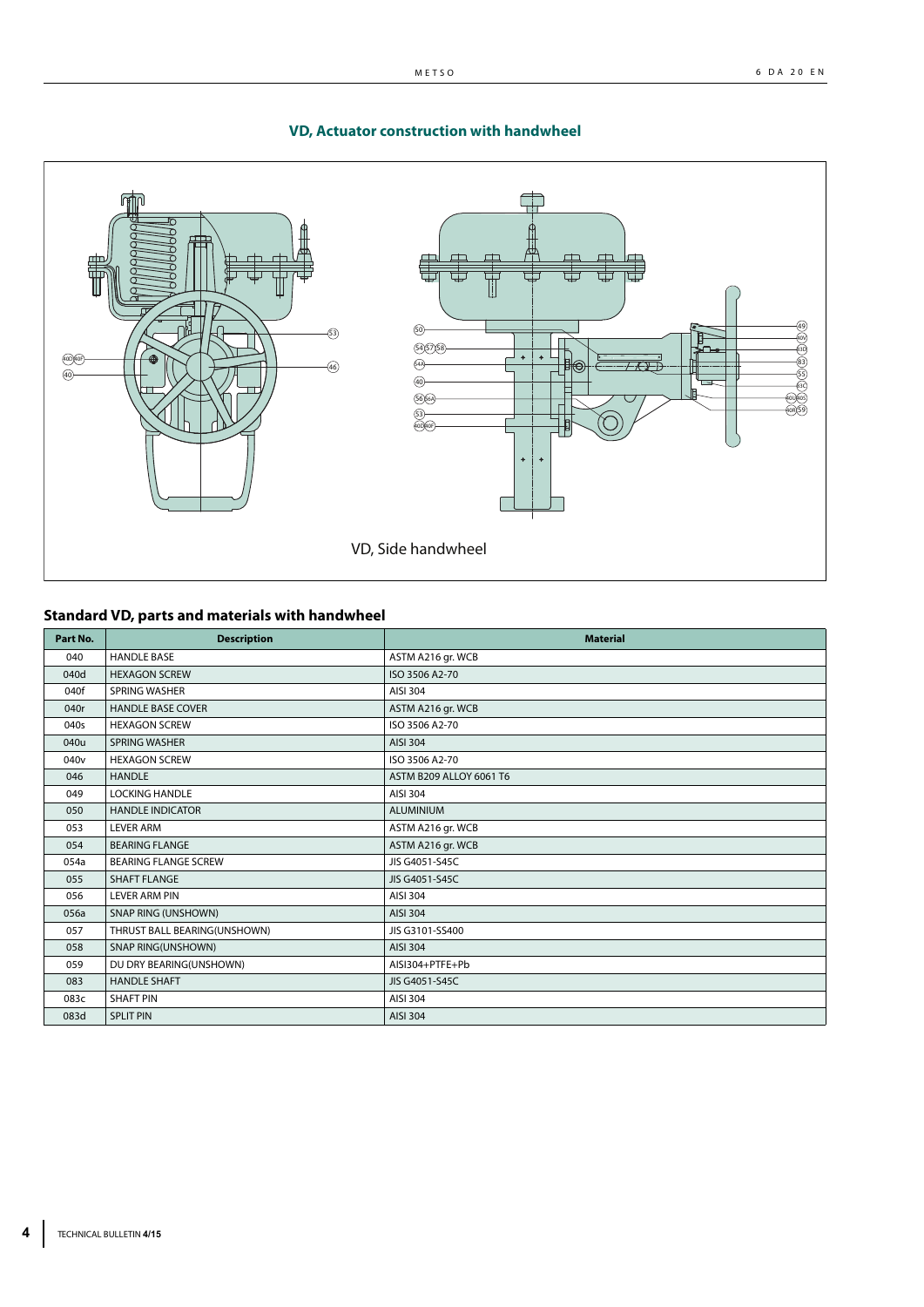## **VD Diaphragm actuators**

#### **Actuators dimensions**



**(UNIT : mm)**

| <b>Without handwheel</b> |                |           |           |                |                |           |           | <b>With handwheel</b> |           |                |
|--------------------------|----------------|-----------|-----------|----------------|----------------|-----------|-----------|-----------------------|-----------|----------------|
| <b>Size</b>              | A <sub>2</sub> | <b>Bd</b> | <b>Br</b> | Weight<br>(kg) | A <sub>2</sub> | <b>Bd</b> | <b>Br</b> | A <sub>3</sub>        | <b>Bh</b> | Weight<br>(kg) |
| #25                      | 255            | 348       | 373       | 12             | 255            | 348       | 373       | 312                   | 170       | 22             |
| #29                      | 295            | 391       | 416       | 18             | 295            | 391       | 416       | 312                   | 182       | 28             |
| #37                      | 375            | 464       | 489       | 28             | 464            | 464       | 489       | 342                   | 201       | 43             |
| #48                      | 486            | 652       | 677       | 86             | 486            | 652       | 677       | 464                   | 244       | 119            |
| #55                      | 566            | 695       | 720       | 112            | 566            | 695       | 720       | 464                   | 244       | 145            |

NOTE 1. 'Br' refers to reverse acting actuator, VDR 2. 'Bd' refers to direct acting actuator, VDD

#### **VD Actuator, max/min stop**



Model VDD Maximum stop Optional adjustable limit stop



Model VDR Minimum stop Optional adjustable limit stop